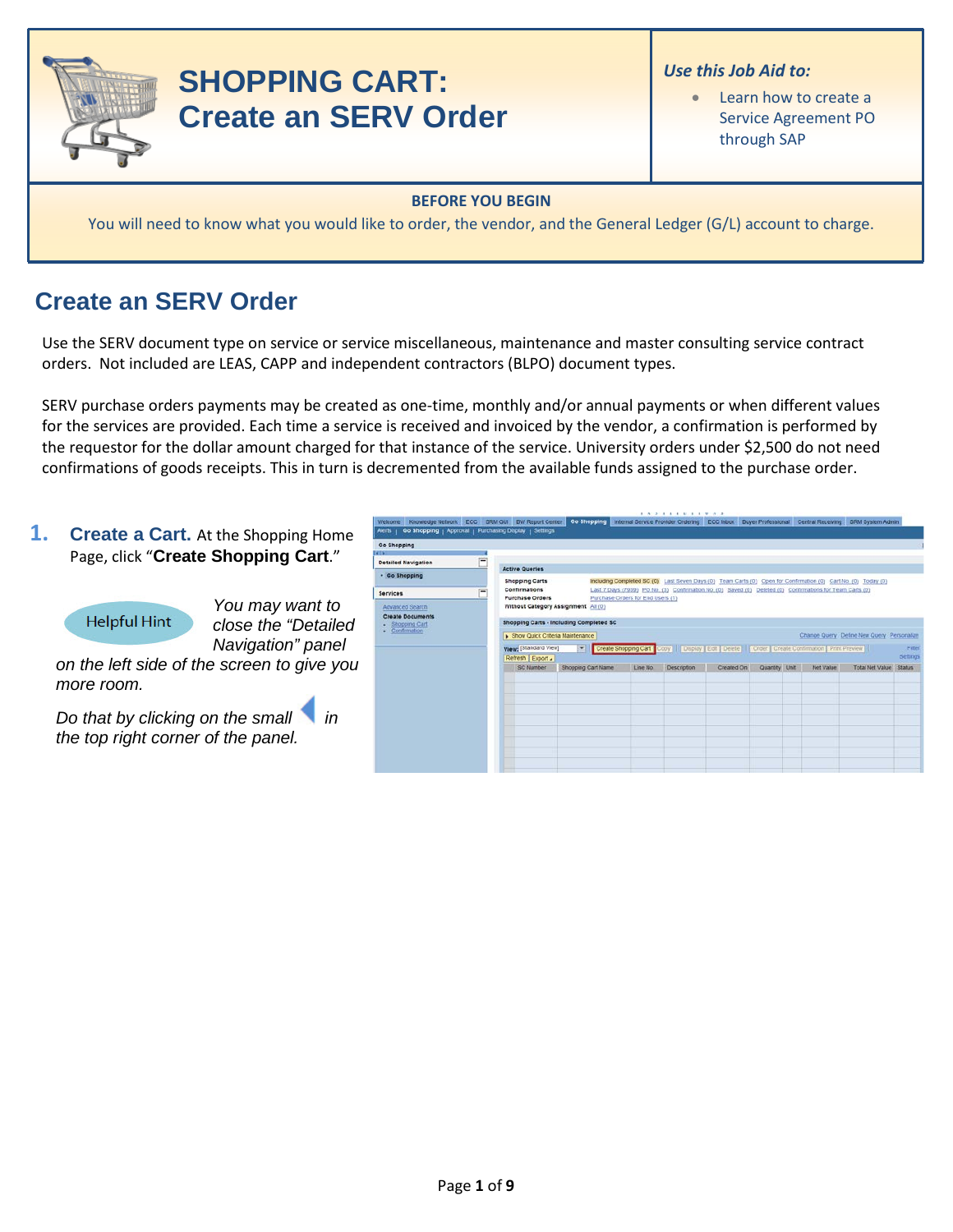- **2. Enter General Data.** The "**Create Shopping Cart**" screen will appear. Start your order in the "**General Data**" section of this screen.
	- The first step is to rename the cart to something that you will recognize and that will make it easier for you to locate the cart in the future. This sample cart is renamed "Dr. Smith Maintenance Agreement 04/11/13."
- **3. Click "Set Values"** next to the label "**Default Settings**" to set the default values that will be carried throughout this cart. For example, you can set up the cost assignment and G/L number, split the cost distribution, and set up the product category for the cart here, and the default data will populate each line in the cart.

#### **Helpful Hint**

#### *When the "Change Default Settings" dialog box appears,*

*you won't see all of the tabs that are available to you. Stretch the box horizontally so that all of the tabs appear or just click on the white file folder to display a list of the available tabs.*

- **4. Click Item Basic Data tab.** Enter the "**Product Category**." The "Product Category" field should show as "**SERVICE AGREEMENTS**".
	- Click the Product Category icon in the field to "**Search Product Category**". Type a portion of the description surrounded by asterisks (\*) into the Description field, i.e: \*agree\*.
	- Click "**Start Search**".
	- Clicking the words "**SERVICE AGREEMENTS**" will automatically populate the "Product Category" field.

Order | Edit | Close **Print Preview** Save Check



| Edit<br><b>Close</b><br>Order | <b>Print Preview</b><br><b>Check</b><br>Save |
|-------------------------------|----------------------------------------------|
|                               |                                              |
| General Data                  |                                              |
|                               |                                              |
| Buy on Behalf of:             | <b>Christina Harris</b>                      |
| Name of shopping cart:        | Dr. Smith Maintenance Agreement 04/11/11     |
| Default Settings:             | <b>Set Values</b>                            |
| Team Shopping Cart:           | Make available to my purchasing substitutes  |
| Approval Process:             | Display / Edit Agents                        |
| Document Changes:             | <b>Display</b>                               |

| <b>Search Product Category</b>                                                        |                 |                          |                |  |                          |  |
|---------------------------------------------------------------------------------------|-----------------|--------------------------|----------------|--|--------------------------|--|
| Display As:                                                                           | Flat List       | $\overline{\phantom{a}}$ |                |  |                          |  |
|                                                                                       |                 |                          |                |  |                          |  |
| Note: Placeholder search with * is possible. Search ignores upper/lowercase spelling. |                 |                          |                |  |                          |  |
| Product Category ID:                                                                  |                 |                          |                |  |                          |  |
| Description:                                                                          |                 | *agree*                  |                |  |                          |  |
| Logical System:                                                                       |                 |                          | m              |  |                          |  |
| Restrict Number of Value List Entries                                                 |                 | 500                      |                |  |                          |  |
| <b>Start Search</b><br>Reset                                                          |                 |                          |                |  |                          |  |
| Item Detail 0 Unsaved data will be lost                                               |                 |                          |                |  |                          |  |
| Description                                                                           | Category ID     |                          | Logical System |  |                          |  |
| <b>SERVICE AGREEMENTS</b>                                                             | <b>SERVAGMT</b> |                          | R3PCLNT800     |  |                          |  |
|                                                                                       |                 |                          |                |  | $\overline{\phantom{a}}$ |  |
| ◂                                                                                     |                 |                          |                |  |                          |  |
|                                                                                       |                 |                          | Cancel         |  |                          |  |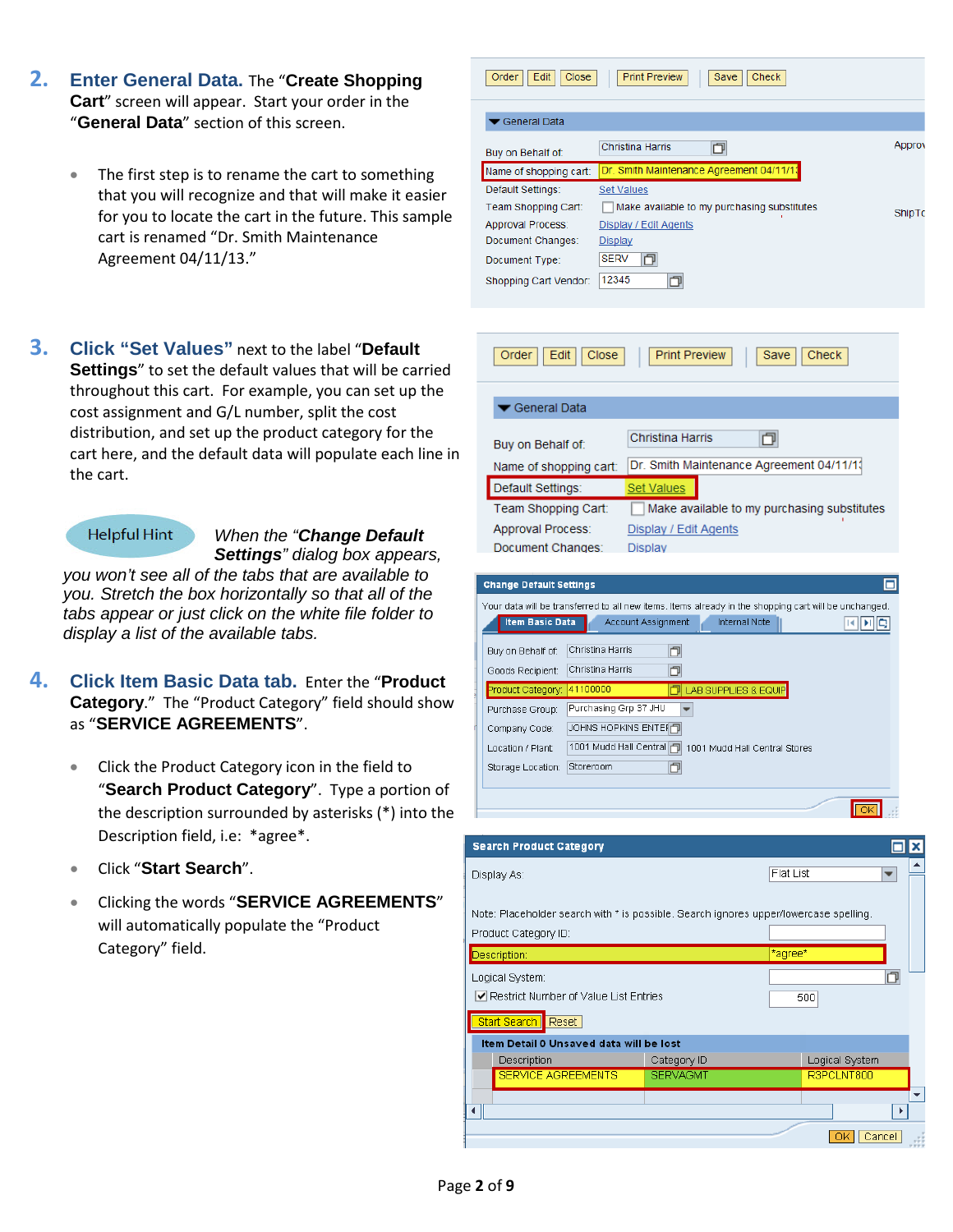**5. Click the "Account Assignment" tab** to enter the cost center, internal order, WBS elements and general ledger numbers for one or more account assignments.

| <b>Change Default Settings</b>                                                                                                                                                                                    |                     |  |  |  |  |  |  |  |  |  |
|-------------------------------------------------------------------------------------------------------------------------------------------------------------------------------------------------------------------|---------------------|--|--|--|--|--|--|--|--|--|
| Your data will be transferred to all new items, Items already in the shopping cart will be unchanged.<br><b>Account Assignment</b><br>Item Basic Data<br>Internal Note<br>Delivery Address / Performance Location |                     |  |  |  |  |  |  |  |  |  |
| You can see who bears the costs and, if necessary, you can distribute the cost to several cost centres<br><b>Cost Distribution</b> Percentage<br>Details<br>Add Line<br>Duplicate Delete<br>Split Distribution    |                     |  |  |  |  |  |  |  |  |  |
| Accounting Line Number<br>Account Assignment Category<br>Percentage<br>Assign Number<br>Account Assignment Description<br><b>Number</b><br>0001<br>100.00 Internal Order                                          | General L<br>633024 |  |  |  |  |  |  |  |  |  |
| $\overline{1}$                                                                                                                                                                                                    |                     |  |  |  |  |  |  |  |  |  |

- Choose the appropriate "**Cost Distribution**" from the dropdown list: Percentage, By Quantity or By Value.
- From the "**Accounts Assignment Category**" dropdown list, select the cost center, internal order or WBS element numbers for one or more account assignments.
- Click in the field under the header "**General Ledger Account**." Verify the appropriate G/L account with your financial administrator and then enter it into this field.

**Note:** Even after the default values are set, individual items within the cart can still be changed to different values. This feature can be a great time-saver for carts with multiple lines.

- Click the "**OK**" button at the bottom of the pop-up to accept the changes.
- **6. Select the Document Type** for your order. In this case, we'll change it to "**SERV**".

| <b>Print Preview</b><br>Order   Edit   Close                                      | <b>Document Type: All Values</b><br>Show Filter Criteria | $\Box$ x<br>Personal Value List Settings | <b>Close</b><br>Edit<br>Order | S:<br><b>Print Preview</b>   |
|-----------------------------------------------------------------------------------|----------------------------------------------------------|------------------------------------------|-------------------------------|------------------------------|
| General Data                                                                      | TransactionTvpe                                          | A<br>Description                         |                               |                              |
| Christina Harris                                                                  | <b>EMPO</b>                                              | Emergency Purchase                       | ▼ General Data                |                              |
| Buy on Behalf of:                                                                 | <b>IMPO</b>                                              | Bill Only PO                             |                               |                              |
| Dr. Smith Maintenand<br>Name of shopping cart:                                    | <b>LEAS</b>                                              | Lease Purchase Order                     | Buy on Behalf of:             | Ó<br><b>Christina Harris</b> |
| Default Settings:<br><b>Set Values</b>                                            | <b>LVPO</b>                                              | Low Value Purchase                       |                               |                              |
| Make available to<br>Team Shopping Cart:                                          | <b>MXPO</b>                                              | Facilities PO Maximo                     | Name of shopping cart:        | Dr. Smith Maintenance Agr    |
| Display / Edit Agents<br>Approval Process:<br>Document Changes:<br><b>Display</b> | <b>PROJ</b>                                              | Facilities Projects                      | Default Settings:             | <b>Set Values</b>            |
| <b>ECPO</b><br>Document Type:                                                     | <b>RADP</b>                                              | Radiation Purchase                       | Team Shopping Cart:           | Make available to my pu      |
| 门<br>Shopping Cart Vendor:                                                        | <b>RXPO</b>                                              | Rx Pad PO                                | <b>Approval Process:</b>      | Display / Edit Agents        |
|                                                                                   | <b>SERV</b>                                              | Service Agreement PO                     |                               |                              |
| <b>Verview</b>                                                                    | <b>SPPO</b>                                              | Sponsored Projects                       | Document Changes:             | Display                      |
| Details   Add Item ⊿   Copy   Paste   Duplic                                      |                                                          |                                          | Document Type:                | <b>SERV</b>                  |
| Line Number Droduct ID Decorintion                                                |                                                          | OK<br>Cancel<br>$1 - 10 = 1$<br>9999     |                               |                              |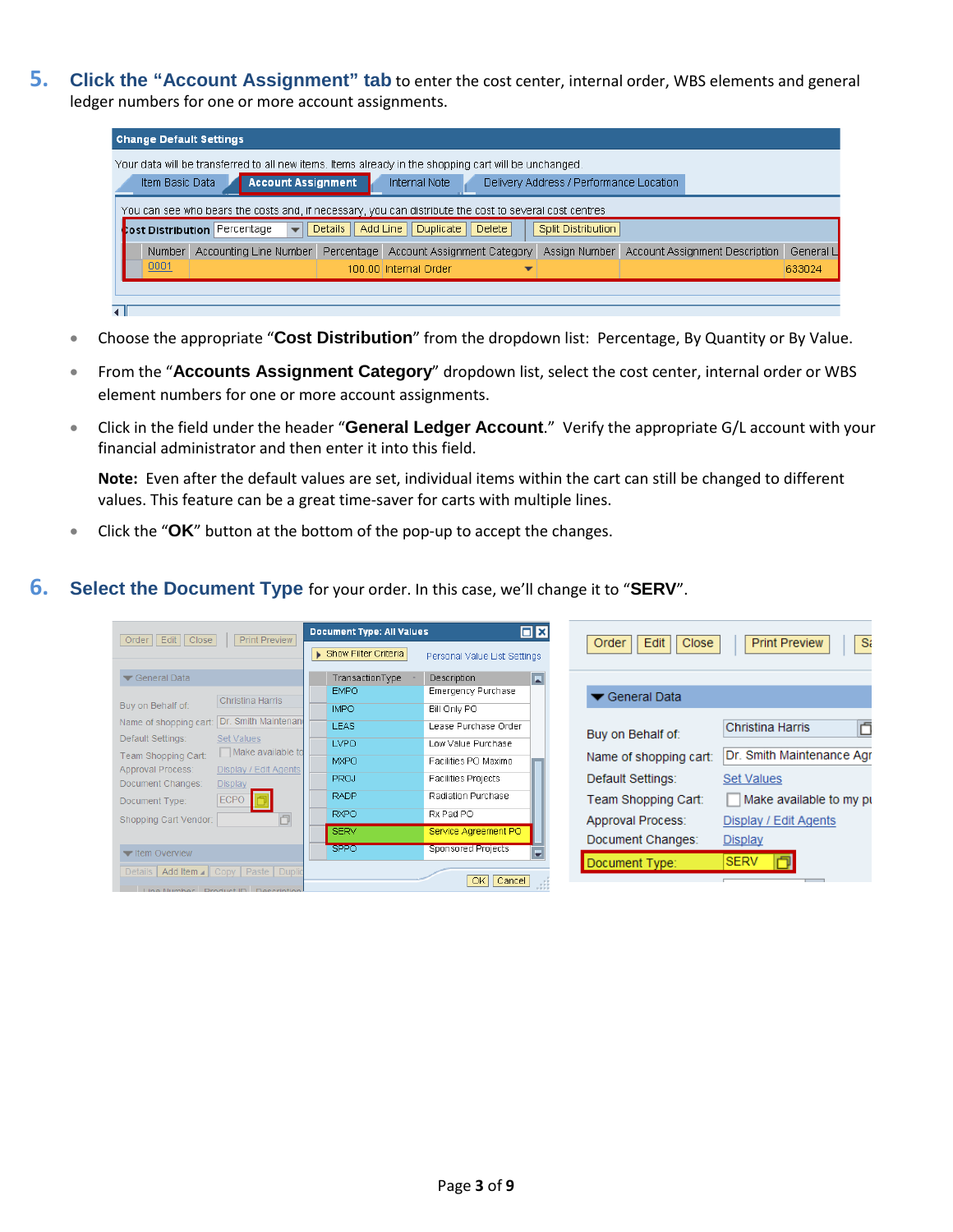- **7. Enter Shopping Cart Vendor Number.** Enter the vendor number or select the vendor by clicking the icon in the "**Shopping Cart Vendor"** field.
	- When the search pop-up window appears, you may fill in any of the fields to search for your preferred vendor.
	- The easiest way to search for a supplier is to enter the vendor's name in the "**Vendor Name**" field, using wildcard characters both before and after the name. This will make sure you will be able to find the vendor even if the business name has additional words or characters before or after the main part that you recognize.
	- After you've entered your search criteria, click "**Start Search**" to display a list of vendors.
	- The search results populate below the "Start Search" button.
	- Click the supplier name just once and the vendor data will be automatically populated in your cart.
	- You can also click the gray box to the left of the vendor number and click "**OK**" to transfer the vendor information and return to the cart.

| Order<br>Edit<br>Close                     |       | <b>Print Preview</b><br>Save<br>Check      |               |                                    |
|--------------------------------------------|-------|--------------------------------------------|---------------|------------------------------------|
| <b>General Data</b>                        |       |                                            |               |                                    |
| <b>Business Partner Number: All Values</b> |       | $\Box$<br><b>Christina Harris</b>          |               | Approv                             |
| Hide Filter Criteria                       |       |                                            |               |                                    |
| Vendor Number:                             | ◇     |                                            |               |                                    |
| Vendor Name:                               |       | $\left[\mathbb{M}\right]$ $\mathbb{E}$ TI* | 9 9 P         |                                    |
| Purch. Organization:                       | ◇     |                                            |               |                                    |
| Purch. Org. ID:                            | ◇     |                                            |               |                                    |
| Country Key:                               | ◇     |                                            | $\Rightarrow$ |                                    |
| Region:                                    | ◇     |                                            | $\Rightarrow$ |                                    |
| Postal Code:                               | ◇     |                                            | ф             |                                    |
| City:                                      | ◇     |                                            | ⇨             |                                    |
| Street:                                    | ◇     |                                            | 9             |                                    |
| Restrict Number of Value List Entries To   |       | 500                                        |               |                                    |
| Start Search                               | Reset |                                            |               |                                    |
| Vendor Num                                 |       | Vendor Name                                |               | Name 2                             |
| 1000299                                    |       | ADVANCED TARGETING SYSTEMS                 |               |                                    |
| 1000616                                    |       | ACADEMY OF NUTRITION AND DIETETICS         |               | <b>FKA AMERI</b>                   |
| 1000653                                    |       | AMERICAN MARKETING OF PLASTICS LLC         |               |                                    |
|                                            |       |                                            |               | $\overline{\mathsf{OK}}$<br>Cancel |
|                                            |       |                                            |               |                                    |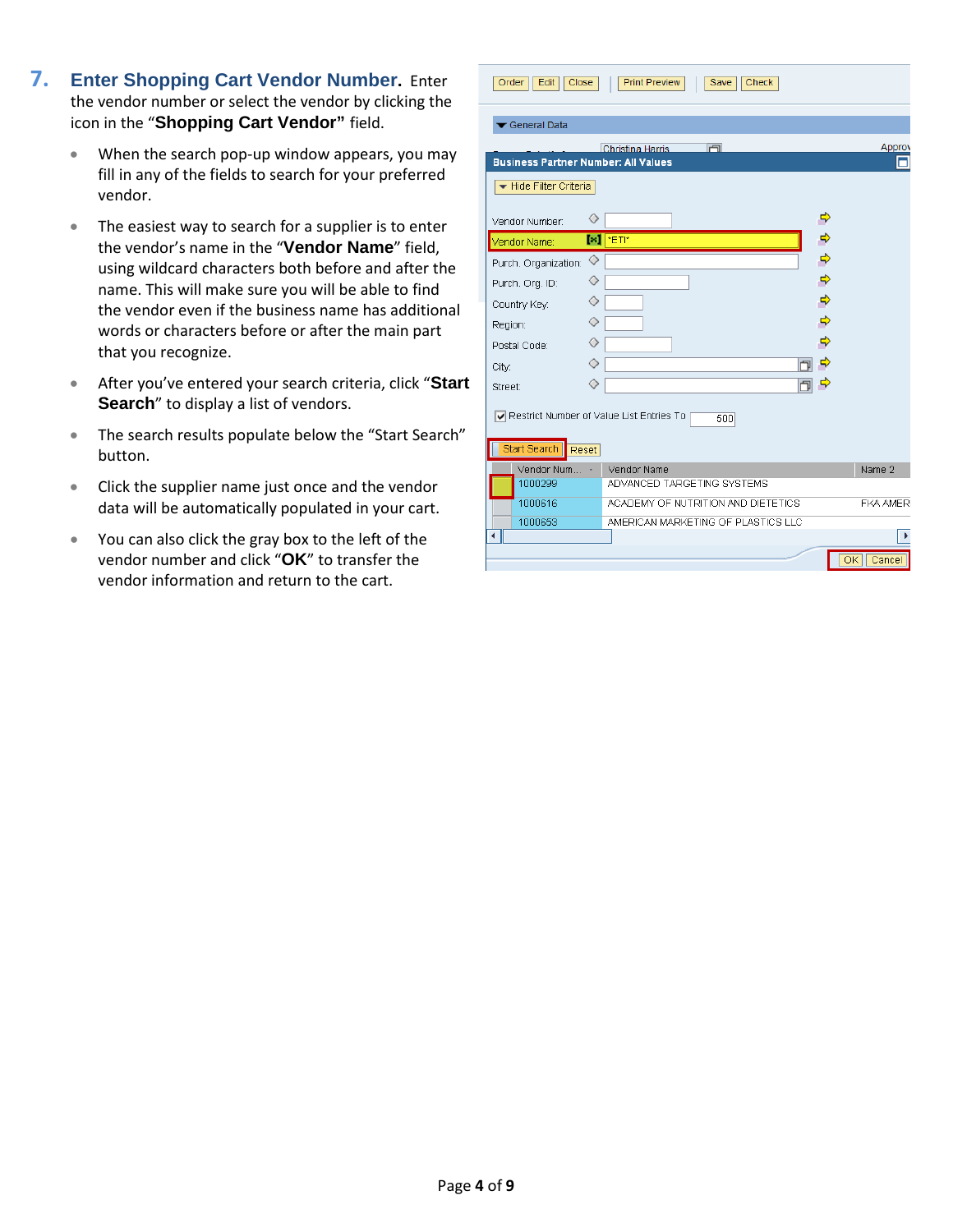**8. Item Overview.** Go to the first line in the order and start entering the order information. You'll work your way across the line for each item before you press Enter.

**Note:** If you set up the default cart settings, much of this information will already be populated for you.

| $\blacktriangleright$ Item Overview                           |  |                               |                                                                                                              |       |  |       |  |         |            |  |  |  |
|---------------------------------------------------------------|--|-------------------------------|--------------------------------------------------------------------------------------------------------------|-------|--|-------|--|---------|------------|--|--|--|
| Details    Add Item ⊿    Copy    Paste    Duplicate    Delete |  |                               |                                                                                                              |       |  |       |  |         |            |  |  |  |
| Line Number                                                   |  | <b>Product ID</b> Description | Product Category Description Quantity Unit Net Price / Limit Per Currency Delivery Date Notes Attachments Ad |       |  |       |  |         |            |  |  |  |
|                                                               |  |                               | <b>SERVICE AGREEMENTS</b>                                                                                    | 1.000 |  | 0.001 |  | $1$ USD | 04/12/2013 |  |  |  |
|                                                               |  |                               | <b>SERVICE AGREEMENTS</b>                                                                                    | 1.000 |  | 0.00  |  | $1$ USD | 04/12/2013 |  |  |  |

- Start with the "**Description**" field and enter text that identifies an activity or phase in the contract. If a quote will be attached, please, include the quote number in the description field.
- Ensure the "**Product Category Description**" shows the "**SERVICE AGREEMENTS**".
- Enter the "**Quantity**". This could be the quantity of the items or the total dollar value of the materials or services requested, or the total budgeted for the service. For example, when entering the "Quantity" you will need to know how payment will be made:
	- **Will your department be billed per month at the same amount?** Then, enter the quantity as 12 months at 1,000.00 USD per month.
	- **Will your department be billed a onetime payment?** Then, enter the quantity as 1 YR at 12,000.00 USD per year.
	- **Will your department be billed a different value as service is provided** such as when your department has a contracted labor fee, the service is provided and the department receives a bill for \$100.00? Then, enter the quantity as 12000.00 DOL at 1.00 USD.
- Enter the Unit of Measure in the "**Unit**" field. This should be the Unit of Measure described in the agreement or DOL if the dollar amount was listed in the Quantity field.
- In the "**Net Price/Limit**" field, enter the price per each single item or if the dollar amount was listed in the Quantity field, enter 1.00.
- The "**Delivery Date**" is when the service is expected to end and the Delivery Date must reflect the end date of the agreement.
- Ignore the "**Per**" field.
- When finished, click "**Enter**" on the keyboard to apply your selections.

| $\blacktriangleright$ Item Overview                      |            |             |                                            |              |  |                                              |  |             |                                 |    |  |  |
|----------------------------------------------------------|------------|-------------|--------------------------------------------|--------------|--|----------------------------------------------|--|-------------|---------------------------------|----|--|--|
| Details   Add Item 1   Copy   Paste   Duplicate   Delete |            |             |                                            |              |  |                                              |  |             |                                 |    |  |  |
| Line Number                                              | Product ID | Description | <b>Product Category Description</b>        |              |  | Quantity Unit Net Price / Limit Per Currency |  |             | Delivery Date Notes Attachments |    |  |  |
|                                                          |            |             | Maintenance Quote 12345 SERVICE AGREEMENTS | 12000.00 DOL |  | 1.00                                         |  | <b>IUSD</b> | 04/18/2014                      | 0. |  |  |
|                                                          |            |             | <b>SERVICE AGREEMENTS</b>                  | 1.000        |  | 0.00                                         |  | 1 USD       | 04/12/2013                      | 0. |  |  |



Don't forget to click "**Enter**" on your keyboard when you have completed the line to ensure your order details appear.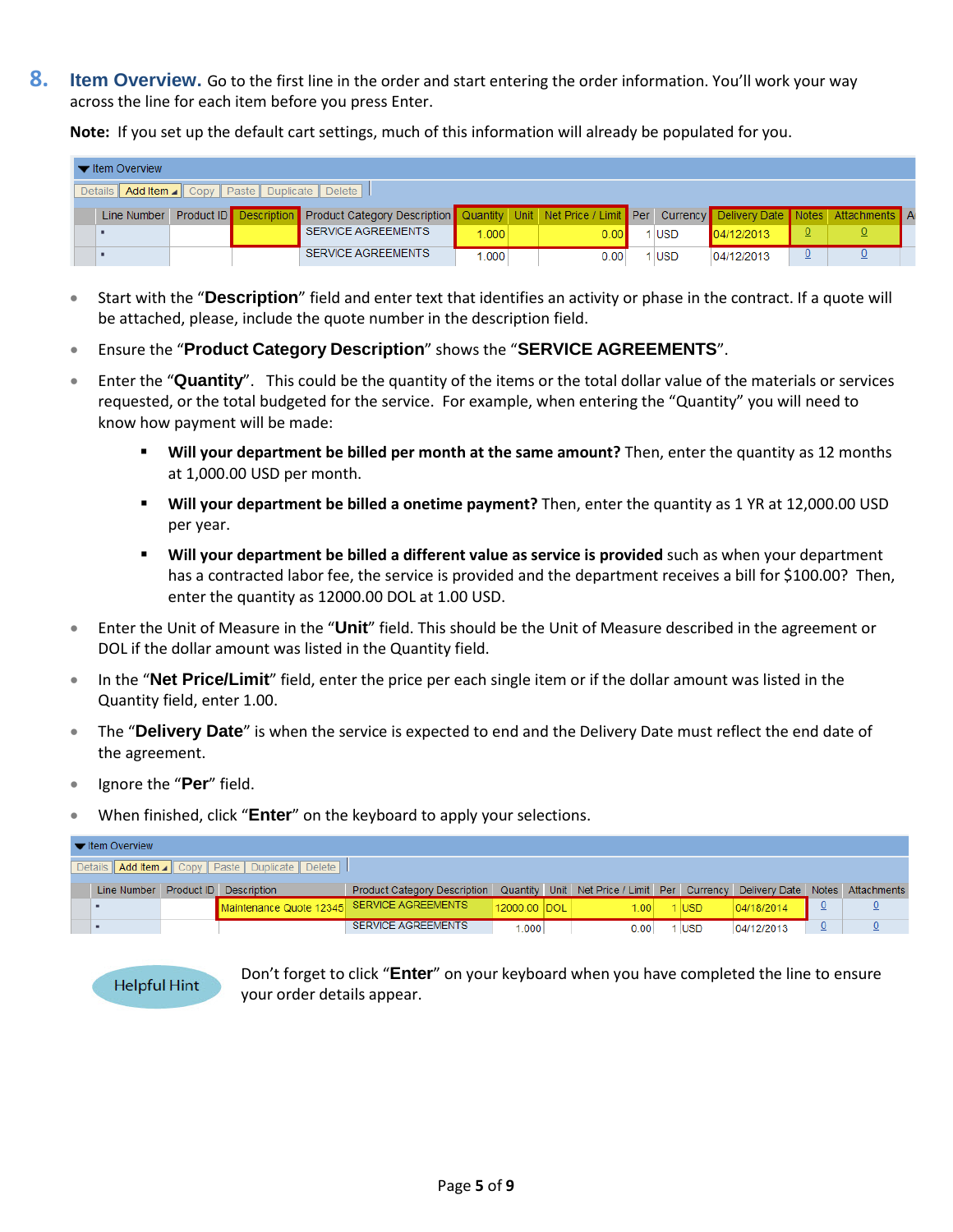**9. Details Button.** After you click "**Enter**", the "**Details**" button will become active. Click it to display the details for the first line in your order.

| $\blacktriangleright$ Item Overview                    |                                    |  |                         |                |  |  |  |  |  |  |  |
|--------------------------------------------------------|------------------------------------|--|-------------------------|----------------|--|--|--|--|--|--|--|
| Details   Add Item / Copy   Paste   Duplicate   Delete |                                    |  |                         |                |  |  |  |  |  |  |  |
|                                                        | Line Number Product ID Description |  |                         | <b>Product</b> |  |  |  |  |  |  |  |
|                                                        |                                    |  | Maintenance Quote 12345 | SERVICE        |  |  |  |  |  |  |  |
|                                                        | ٠                                  |  |                         | <b>SERVICI</b> |  |  |  |  |  |  |  |
|                                                        |                                    |  |                         |                |  |  |  |  |  |  |  |

**10. Item Data.** The first tab, "**Item Data**" will automatically be displayed.

Enter the Supplier Product Number or the Manufacturer Part Number, where applicable.

| <b>Item Data</b>          | Notes and Attachments<br><b>Account Assignment</b> |
|---------------------------|----------------------------------------------------|
| <b>Identification</b>     |                                                    |
| Item Type:                | Material<br>$\overline{\phantom{a}}$               |
| Product ID:               |                                                    |
| Description: *            | Maintenance Quote 12345                            |
| Product Category:         | <b>SERVAGMT</b><br><b>SERVICE AGREEM</b>           |
| Order as Direct Material: |                                                    |
| Company Code:             | <b>JHEN</b><br>JOHNS HOPKINS ENTERPRISE            |
| Supplier Product Number:  |                                                    |
|                           |                                                    |

**11. Account Assignment.** Check to ensure your "**Account Assignment**" information is accurate.



**If an error occurred, you are able to correct it.** Update information. In the following order, click the "**Copy"**, "**Change All Items"** and "**Paste"** buttons to ensure all of the updated/corrected information is applied to all of the line items.

| Details for item 1 asdf |                                                                                                        |            |                                    |           |                          |              |  |  |  |  |  |
|-------------------------|--------------------------------------------------------------------------------------------------------|------------|------------------------------------|-----------|--------------------------|--------------|--|--|--|--|--|
| Item Data               | <b>Account Assignment</b>                                                                              |            | Notes and Attachments              |           | Delivery Address/Perform |              |  |  |  |  |  |
|                         | You can see who bears the costs and, if necessary, you can distribute the cost to several cost centres |            |                                    |           |                          |              |  |  |  |  |  |
|                         | <b>Cost Distribution Percentage</b><br>$\overline{\phantom{a}}$                                        | Details    | Add Line<br>Paste<br>Copy          | Duplicate | <b>Delete</b>            | <sub>S</sub> |  |  |  |  |  |
| <b>Number</b>           | Accounting Line Number                                                                                 | Percentage | <b>Account Assignment Category</b> |           | Assign Number            |              |  |  |  |  |  |
| 0001                    |                                                                                                        |            | 100.00 Internal Order              |           | 1234567890               |              |  |  |  |  |  |
| Alimbaard               |                                                                                                        |            |                                    |           |                          |              |  |  |  |  |  |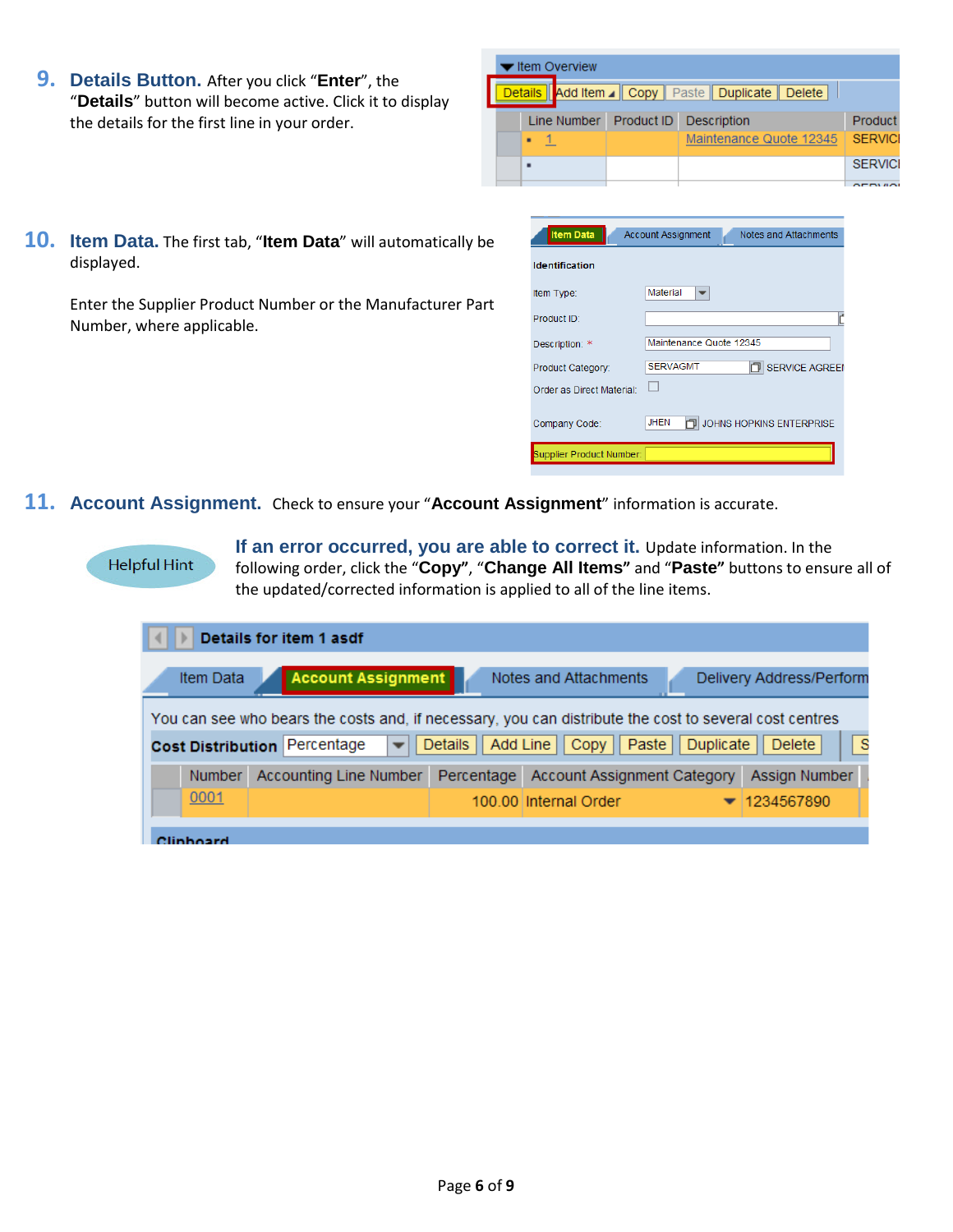**12. Attach Required Documents.** Click the "**Notes and Attachments**" tab to attached documents to the Shopping Cart. All supporting documents to show services and pricing (Invoice, Quote, Bill, Estimation of Work, Statement of Work, Contract, Agreement and or Proposal) have to be attached to the shopping cart. To attach documents, click the "**Add Attachment**" button. A pop-up window will prompt you to browse for the document(s) that you would like to attach.

**Helpful Hint** 

**If notes and/or attachments are added to one line item,** they must be attached to all line items to avoid splitting the shopping cart into multiple purchase orders.

**Helpful Hint** 

Please, refer to quote or other document numbers that the vendor uses in both the Supplier Text so the vendor will know which of its documents go with the purchase order.

|                                               | Details for item 1 Maintenance Quote 12345 |                    |                                       |           |                                    |                                  |             |  |  |  |  |  |
|-----------------------------------------------|--------------------------------------------|--------------------|---------------------------------------|-----------|------------------------------------|----------------------------------|-------------|--|--|--|--|--|
| <b>Account Assignment</b><br><b>Item Data</b> | Notes and Attachments                      |                    | Delivery Address/Performance Location |           | Sources of Supply / Service Agents | <b>Approval Process Overview</b> |             |  |  |  |  |  |
| $\blacktriangleright$ Notes                   |                                            |                    |                                       |           |                                    |                                  |             |  |  |  |  |  |
| Clear                                         |                                            |                    |                                       |           |                                    |                                  |             |  |  |  |  |  |
| Category                                      |                                            | <b>Description</b> |                                       |           |                                    |                                  |             |  |  |  |  |  |
| <b>Supplier Text</b>                          |                                            | See Quote 12345.   |                                       |           |                                    |                                  |             |  |  |  |  |  |
| <b>Internal Note</b>                          |                                            | See Quote 12345.   |                                       |           |                                    |                                  |             |  |  |  |  |  |
|                                               |                                            |                    |                                       |           |                                    |                                  |             |  |  |  |  |  |
| $\blacktriangleright$ Attachments             |                                            |                    |                                       |           |                                    |                                  |             |  |  |  |  |  |
| <b>Add Attachment</b>                         | Edit Description   Versioning Delete       | Create Profile     |                                       |           |                                    |                                  |             |  |  |  |  |  |
| Category                                      | <b>Description</b>                         | File Name          | Version                               | Processor | Visible Internally only            | <b>Checked Out</b>               | <b>Type</b> |  |  |  |  |  |
| Standard Attachment                           | <b>QUOTE 12345</b>                         | quote 12345.pdf    | 1                                     |           | $\overline{\mathbf{v}}$            |                                  | pdf         |  |  |  |  |  |

**13. Delivery Address/Performance Location tab.** Ensure all of the delivery information is still accurate under the "**Delivery Address/Performance Location**" tab.

|                       | Details for item 1 Maintenance Quote 12345                                         |                                       |                                    |                           |
|-----------------------|------------------------------------------------------------------------------------|---------------------------------------|------------------------------------|---------------------------|
| Item Data             | Notes and Attachments<br><b>Account Assignment</b>                                 | Delivery Address/Performance Location | Sources of Supply / Service Agents | Approval Process Overview |
|                       | If the item is to be delivered to a different address, enter the new address here. |                                       |                                    |                           |
| Address Search:       | 1010020099                                                                         |                                       | Additional Name:                   | Johns Hopkins Enterprise  |
| $C/O$ :               | <b>North Building</b>                                                              |                                       | Phone Number / Extension:          | 443-997-5600              |
| Fax Number/Extension: |                                                                                    |                                       | E-Mail:                            | Purchasing@jhu.edu        |
| Building:             | <b>Keswick N</b>                                                                   |                                       | Floor / Room:                      | 4339A<br> 4th             |

**14. Sources of Supply/Service Agents tab.** Ensure the Shopping Cart Vendor is still correct under the "**Sources of Supply/Service Agents**".

|                                                                                                                                                              |  | Details for item 1 Maintenance Quote 12345 |      |                                                                   |  |                                       |           |                                    |     |      |                  |                                  |
|--------------------------------------------------------------------------------------------------------------------------------------------------------------|--|--------------------------------------------|------|-------------------------------------------------------------------|--|---------------------------------------|-----------|------------------------------------|-----|------|------------------|----------------------------------|
| Item Data                                                                                                                                                    |  | <b>Account Assignment</b>                  |      | Notes and Attachments                                             |  | Delivery Address/Performance Location |           | Sources of Supply / Service Agents |     |      |                  | <b>Approval Process Overview</b> |
| No supplier is assigned. You can order from the following sources of supply. Select one and assign it.<br>No possible sources of supply found in the system. |  |                                            |      |                                                                   |  |                                       |           |                                    |     |      |                  |                                  |
| <b>Sources of Supply</b>                                                                                                                                     |  |                                            |      |                                                                   |  |                                       |           |                                    |     |      |                  |                                  |
| <b>Assign Supplier</b>                                                                                                                                       |  | Compare Suppliers                          |      |                                                                   |  |                                       |           |                                    |     |      |                  |                                  |
| <b>Supplier Number</b>                                                                                                                                       |  | Contract                                   | Item | <b>Contract Item Description</b>                                  |  | Supplier Product Number               | Net Price | Currency                           | Per | Unit | In Supplier List | <b>Priority Rank</b>             |
|                                                                                                                                                              |  |                                            |      |                                                                   |  |                                       |           |                                    |     |      |                  |                                  |
|                                                                                                                                                              |  |                                            |      |                                                                   |  |                                       |           |                                    |     |      |                  |                                  |
|                                                                                                                                                              |  |                                            |      |                                                                   |  |                                       |           |                                    |     |      |                  |                                  |
|                                                                                                                                                              |  |                                            |      |                                                                   |  |                                       |           |                                    |     |      |                  |                                  |
|                                                                                                                                                              |  |                                            |      |                                                                   |  |                                       |           |                                    |     |      |                  |                                  |
|                                                                                                                                                              |  |                                            |      | You may suggest a preferred supplier to the purchasing department |  |                                       |           |                                    |     |      |                  |                                  |
| Preferred Supplier:                                                                                                                                          |  | 1003043                                    |      | <b>F</b> CYBERNETICS                                              |  |                                       |           |                                    |     |      |                  |                                  |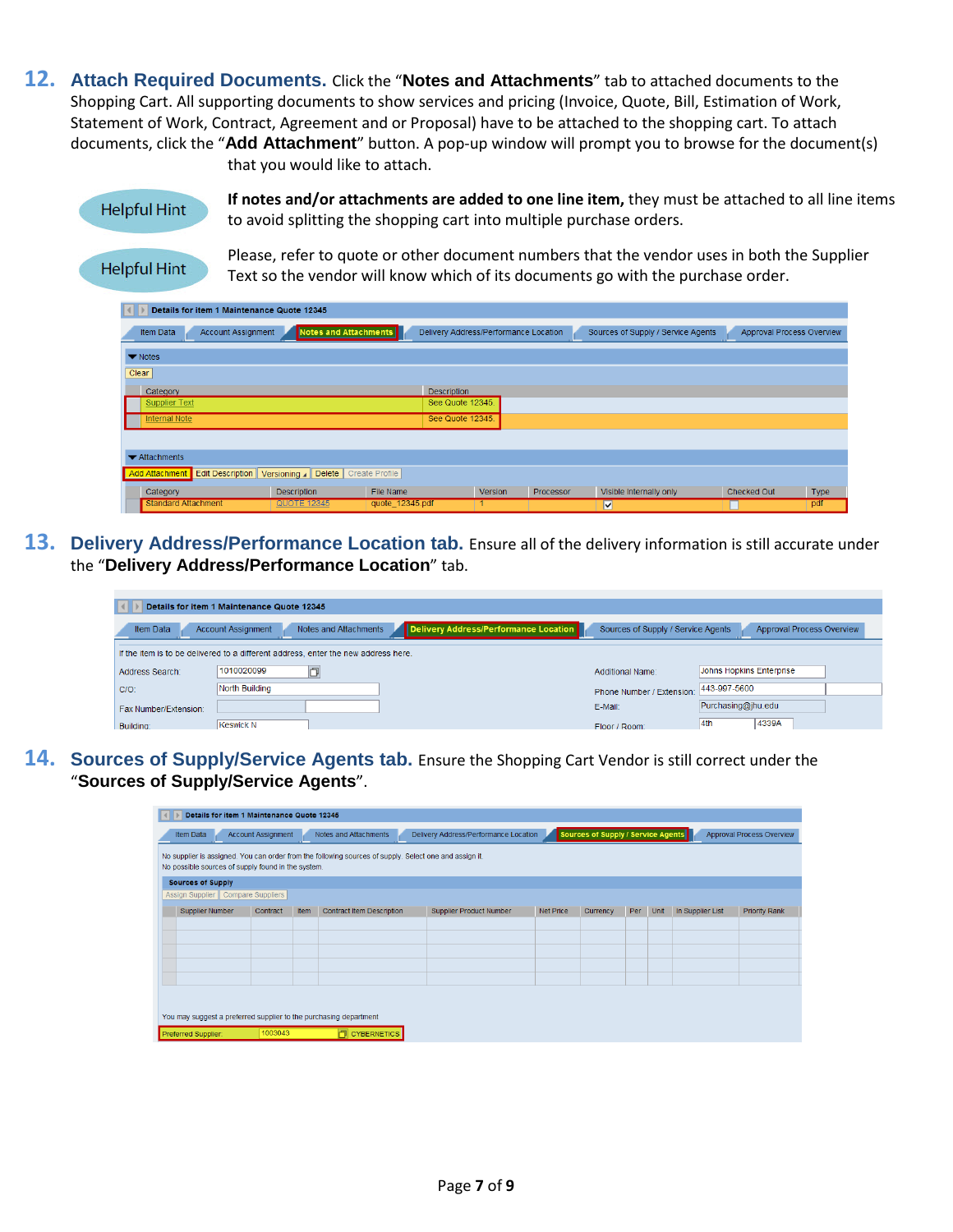**15. Approval Process Overview.** Click the "Approval Process Overview" to view the "Approvers" on your shopping cart. To find the Approvers' contact information, click their names under Process. Clicking the linked names opens the "User Details for Workflow Agent" pop-up. This pop-up contains the names, departments, buildings, telephone numbers, email addresses and JHED IDs of the Approvers. You will then be able to contact the Approvers, if needed.

| <b>Agent Details</b><br>Possible Substitutes<br>Department Building Telephone No.<br>Extension E-Mail Address<br>Agent ID<br>Name<br>Judith Zimmer<br>4439975663<br>JZIMMER5@JOHNSHOPKINS.EDU<br>JZIMMER5<br>Keswick<br>Work Item to Requester at P<br>MRODRIG1@JOHNSHOPKINS.EDU<br>MRODRIG1<br>Mary Rodriguez<br>Eastern<br>443-997-5657<br><b>Item</b><br>Close | <b>Current Process Step:</b><br>Currently Processed By:<br>Approval Process Data: Download as XML<br>Follow Up:<br>Approval Status Details for Selected Item |  |
|-------------------------------------------------------------------------------------------------------------------------------------------------------------------------------------------------------------------------------------------------------------------------------------------------------------------------------------------------------------------|--------------------------------------------------------------------------------------------------------------------------------------------------------------|--|
|                                                                                                                                                                                                                                                                                                                                                                   |                                                                                                                                                              |  |
|                                                                                                                                                                                                                                                                                                                                                                   |                                                                                                                                                              |  |



JHHS: Additional approval will be required by Clinical Eng for your hospital and Capital Administration.

**16. Check the Order.** Your order is now complete. Click the "**Check**" button at the top or bottom of the screen to verify the order and to ensure that no error messages appear at the top of the screen.

#### **Shopping Cart**

| --------------                                                                                                        |                          |
|-----------------------------------------------------------------------------------------------------------------------|--------------------------|
| <b>Create Shopping Cart</b>                                                                                           |                          |
| Number 1003686475<br>Document Name Dr. Smith Maintenance Agreement 04/12/13                                           | <b>Status In Process</b> |
| All free text lines of cart will default to vendor 0001003043<br>Line 1: Delivery date more than a year in the future |                          |
| <b>Print Preview</b><br>Close<br>Save   Check<br>rder                                                                 |                          |
| <b>General Data</b>                                                                                                   |                          |
| <b>Christina Harris</b><br>Buy on Behalf of:<br>Dr. Smith Maintenance Agreement 04/12/11<br>Name of shopping cart:    | <b>Approval Note</b>     |

**17. Place the Order.** Once you have verified the order, click "**Order**". You will see a message at the top of the screen that says "Actions performed successfully."

> In addition, you will see a message in the box at the top of the screen that says that the shopping cart was ordered successfully.

| Namber 1001077391<br>Shopping cart 1001077391 has no errors<br>Sine Deck<br>Order.<br><b>ROMA</b><br>· General Data<br><b>The Thomas Bonato</b><br>Week new Markwell 214<br>Name of Shopping Cart. (URURIS 01/31/2010 09:37<br>Shopping cart "UPUR60 03/31/2010 09:37" with number 1001077391 ordered successfully<br>$\blacktriangleright$ | Document Name, UPUN65 03/31/2010 03:31 | Status in Process<br>Algemeini Niche |       | Created On 03/3/2010 09:17:58 |            | Created by Dr. John Smith |   |   |  |             |
|---------------------------------------------------------------------------------------------------------------------------------------------------------------------------------------------------------------------------------------------------------------------------------------------------------------------------------------------|----------------------------------------|--------------------------------------|-------|-------------------------------|------------|---------------------------|---|---|--|-------------|
|                                                                                                                                                                                                                                                                                                                                             |                                        |                                      |       |                               |            |                           |   |   |  |             |
|                                                                                                                                                                                                                                                                                                                                             |                                        |                                      |       |                               |            |                           |   |   |  |             |
|                                                                                                                                                                                                                                                                                                                                             |                                        |                                      |       |                               |            |                           |   |   |  |             |
|                                                                                                                                                                                                                                                                                                                                             |                                        |                                      |       |                               |            |                           |   |   |  |             |
|                                                                                                                                                                                                                                                                                                                                             |                                        |                                      |       |                               |            |                           |   |   |  |             |
|                                                                                                                                                                                                                                                                                                                                             |                                        |                                      |       |                               |            |                           |   |   |  |             |
|                                                                                                                                                                                                                                                                                                                                             |                                        |                                      |       |                               |            |                           |   |   |  | test<br>þe. |
| ٠                                                                                                                                                                                                                                                                                                                                           | <b>SERVAGNIT</b>                       | SERVICE ADRESSENTS                   | 1,000 | 0.00                          | $+ 1250$   | 13/51/2910                | 1 |   |  |             |
|                                                                                                                                                                                                                                                                                                                                             | <b>SERVAGINT</b>                       | SERVICE AGREEMENTS                   | 1,000 | 0.24                          | 1.950      | E3/31/2918                | × |   |  |             |
|                                                                                                                                                                                                                                                                                                                                             | <b><i>SERVAGET</i></b>                 | SERVICE AGREEMENTS                   | 1,000 | 0.00                          | $1 - 1050$ | 33/31/2010                | E |   |  |             |
| ٠                                                                                                                                                                                                                                                                                                                                           | SERVAGELY                              | SERVICE AGREEMENTS                   | 1.000 | 0.00                          | 1.1000     | 13/31/2510                | n | İ |  |             |
|                                                                                                                                                                                                                                                                                                                                             | SERVAGINT                              | SERVICE ADREEMENTS                   | 1,000 | 0.00                          | 1 000      | 13/31/2010                | z |   |  |             |
| ٠                                                                                                                                                                                                                                                                                                                                           | SERVAGNT.                              | SERVEE AGREEMENTS                    | 1,000 | 0.00                          | 1.950      | <b>EM31/2518</b>          | ï |   |  |             |